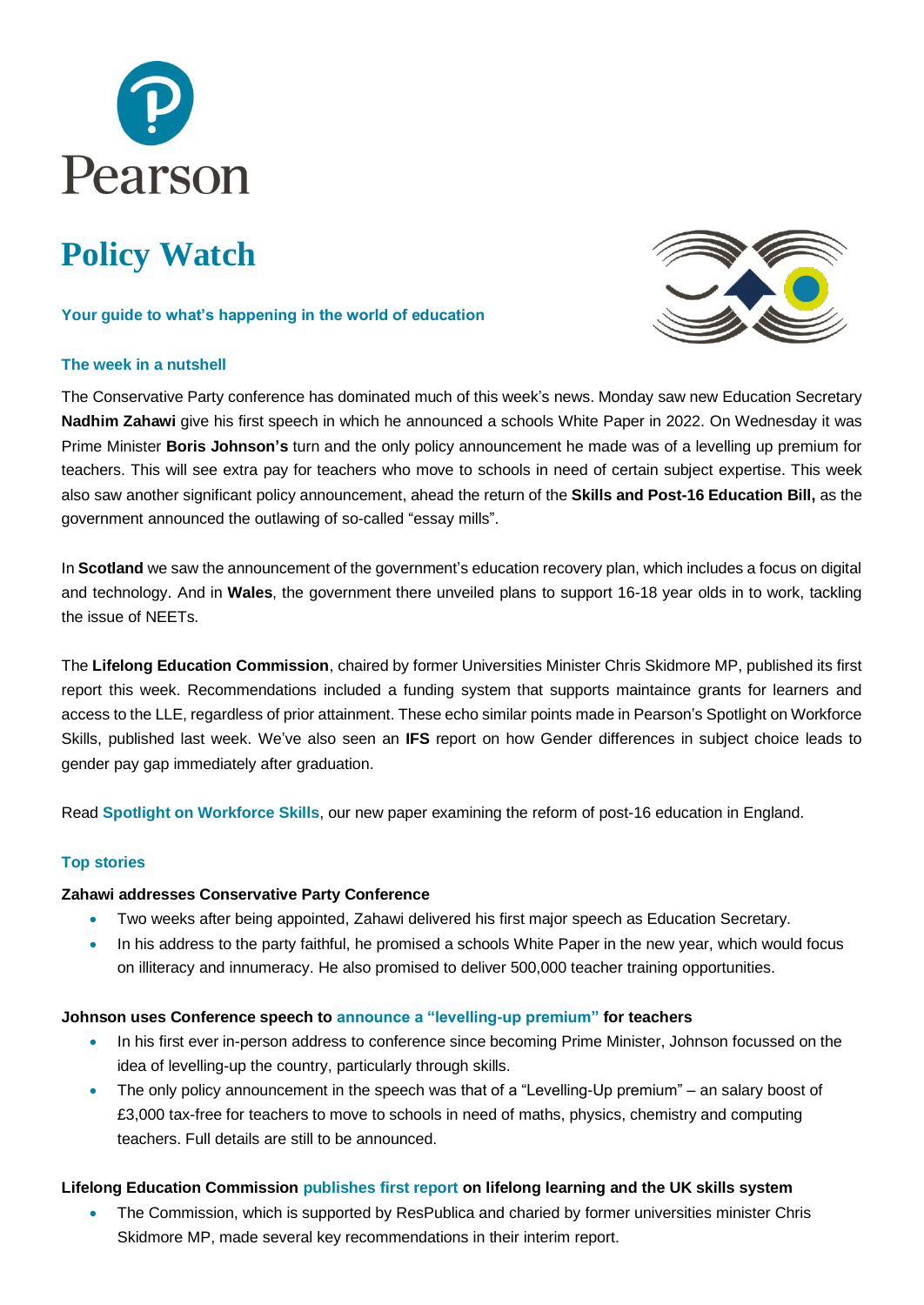- Recommendations included allowing the lifetime loan entitlement (LLE) to fund smaller units unbundled from larger qualifications, and microcredentials to be stacked as part of larger units.
- They recommended a unified credit-based funding system, as well as means-tested maintenance grants. They also said access to LLE should be given regardless of prior qualifications.

# **Office for Students tells [universities](https://www.officeforstudents.org.uk/news-blog-and-events/press-and-media/universities-must-not-disregard-poor-spelling-and-grammar-ofs/) not to disregard poor spelling and grammer**

- In a new report, the regulator looked at assessment policies of a small number of providers across the country, particularly in relation to spelling and grammar.
- They concluded that universities and colleges should consider students' spelling, puncutation and grammar when marking assessments, and the head of regulation noted that they would take action where necessary from October 2022.

# **Scottish Government [publishes](https://www.gov.scot/news/education-recovery/) their education recovery plan**

- Holyrood ministers announced the next steps for education recovery this week, with a particular focus on harnessing the power of technology in the classroom.
- The recovery plan commits to building on the National e-Learning Office (NeLO) in recognition of the use of devices for learning, and part of this will be done through the delivery of the National Digital Academy.
- The new plan also includes:
	- o further support for learners who are sitting exams in 2022
	- $\circ$  access to in-school mental health and wellbeing support that young people need, including counselling services
	- $\circ$  recruiting 3,500 additional teachers and 500 support staff over this parliamentary term
	- $\circ$  expanding funded early learning and childcare for children aged 1 and 2, starting with low-income households
	- $\circ$  committing £1 billion to tackle the poverty related attainment gap and support education recovery

# **Welsh Governmen[t launches new jobs plan](https://gov.wales/new-jobs-programme-create-life-changing-opportunities-16-18-year-olds-wales) with focus on young people**

- Wales' Economy Minister, Vaughan Gething, announced this week that they would be launching a "new flexible programme focused on helping young people aged 16-18 reach their full potential and take their first steps into the world of work".
- The programme will focus on young people not in education, employment or training (NEET) and would provide them with access to mentoring, advice, training and education so that they are empowered to make informed choices to find and secure training, fair work or start a business.
- This includes tailored job opportunities which will be subsidised at 50% of national minimum wage.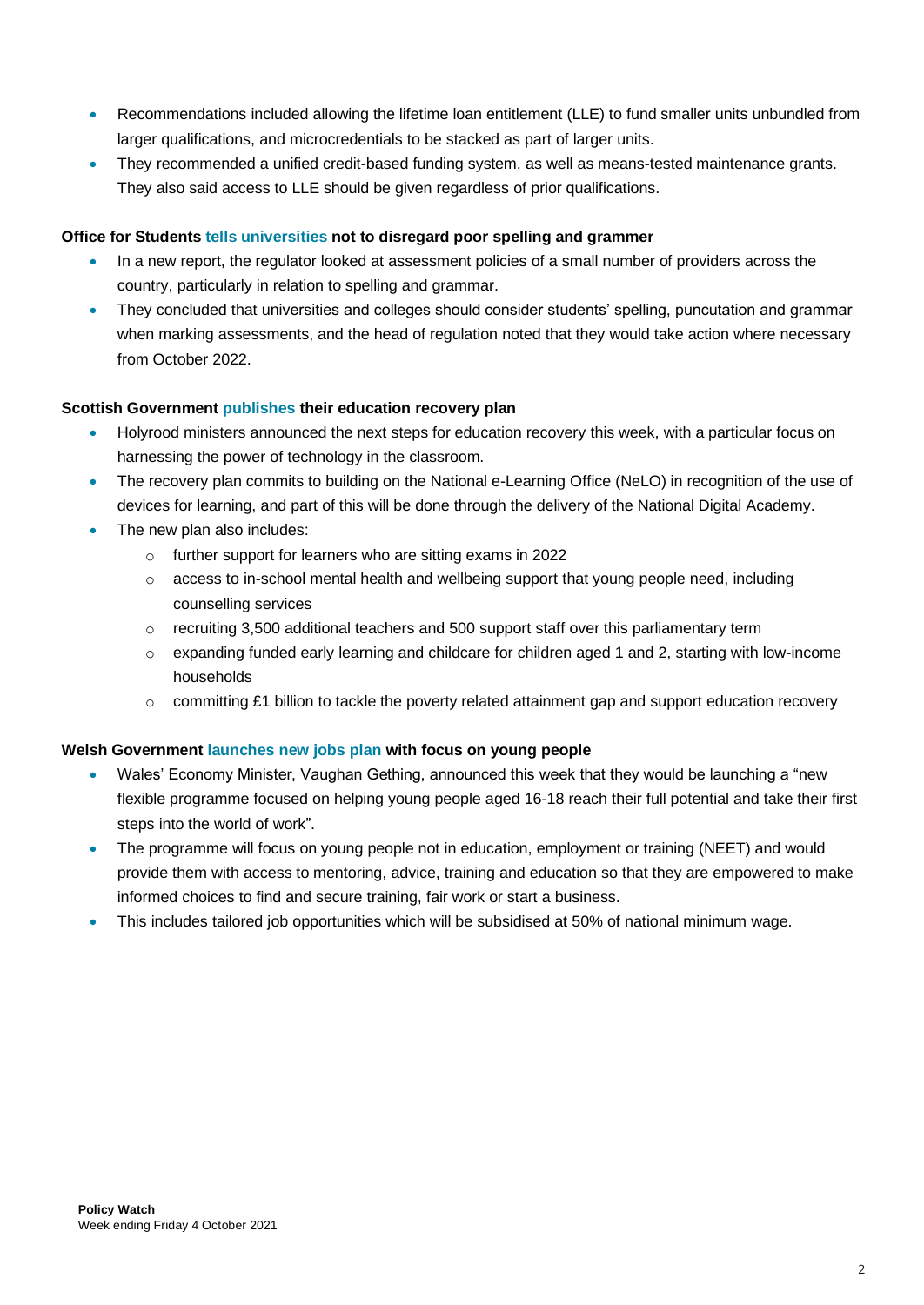# **Pearson news**

**[Mental Health Support](https://nam02.safelinks.protection.outlook.com/?url=https%3A%2F%2Fwww.pearson.com%2Fcontent%2Fdam%2Fone-dot-com%2Fone-dot-com%2Fuk%2Fdocuments%2Feducator%2Fschools%2Fissues%2Fwellbeing%2Fmental-health-uks-brand-and-clinical-ipdf-p3.pdf%3Futm_source%3DPolicyWatch%26utm_medium%3Dsocial%26utm_campaign%3DGBEDGN0919WELL&data=04%7C01%7CDaniel.Pedley%40pearson.com%7Cdbbf00dd38574e42e44308d98a5043c5%7C8cc434d797d047d3b5c514fe0e33e34b%7C0%7C0%7C637692899601779972%7CUnknown%7CTWFpbGZsb3d8eyJWIjoiMC4wLjAwMDAiLCJQIjoiV2luMzIiLCJBTiI6Ik1haWwiLCJXVCI6Mn0%3D%7C1000&sdata=hrxJm8qSVBDpWMcYVVHlQ%2BZnNyR2fQJXMzeN5NpDbf8%3D&reserved=0)** As World Mental Health Day approaches, we are once again reminded of the importance of positive wellbeing and mental health. This is why we're committed to sharing guidance and resources to support teachers, students and families however we can. **[Download our](https://nam02.safelinks.protection.outlook.com/?url=https%3A%2F%2Fwww.pearson.com%2Fcontent%2Fdam%2Fone-dot-com%2Fone-dot-com%2Fuk%2Fdocuments%2Feducator%2Fschools%2Fissues%2Fwellbeing%2Fmental-health-uks-brand-and-clinical-ipdf-p3.pdf%3Futm_source%3DPolicyWatch%26utm_medium%3Dsocial%26utm_campaign%3DGBEDGN0919WELL&data=04%7C01%7CDaniel.Pedley%40pearson.com%7Cdbbf00dd38574e42e44308d98a5043c5%7C8cc434d797d047d3b5c514fe0e33e34b%7C0%7C0%7C637692899601779972%7CUnknown%7CTWFpbGZsb3d8eyJWIjoiMC4wLjAwMDAiLCJQIjoiV2luMzIiLCJBTiI6Ik1haWwiLCJXVCI6Mn0%3D%7C1000&sdata=hrxJm8qSVBDpWMcYVVHlQ%2BZnNyR2fQJXMzeN5NpDbf8%3D&reserved=0)  [free guide](https://nam02.safelinks.protection.outlook.com/?url=https%3A%2F%2Fwww.pearson.com%2Fcontent%2Fdam%2Fone-dot-com%2Fone-dot-com%2Fuk%2Fdocuments%2Feducator%2Fschools%2Fissues%2Fwellbeing%2Fmental-health-uks-brand-and-clinical-ipdf-p3.pdf%3Futm_source%3DPolicyWatch%26utm_medium%3Dsocial%26utm_campaign%3DGBEDGN0919WELL&data=04%7C01%7CDaniel.Pedley%40pearson.com%7Cdbbf00dd38574e42e44308d98a5043c5%7C8cc434d797d047d3b5c514fe0e33e34b%7C0%7C0%7C637692899601779972%7CUnknown%7CTWFpbGZsb3d8eyJWIjoiMC4wLjAwMDAiLCJQIjoiV2luMzIiLCJBTiI6Ik1haWwiLCJXVCI6Mn0%3D%7C1000&sdata=hrxJm8qSVBDpWMcYVVHlQ%2BZnNyR2fQJXMzeN5NpDbf8%3D&reserved=0)** filled with helpful tips and tools to help all year round.



**[Oxford University](https://onlinecourses.smithschool.ox.ac.uk/) partnership** The Smith School of Enterprise and the Environment at the University of Oxford has partnered with Pearson, the world's leading learning company, to launch two online programmes in January 2022. The programmes will allow a global audience to access the Smith School's world leading sustainability research and teaching.

# **Pearson tweets of the week**



# **Other news**

#### **Parliamentary**

- [Boris Johnson's Keynote Speech –](https://www.conservatives.com/news/prime-minister-boris-johnson-speech-conference-2021) We're getting on with the job
- [Attendance in education and early years during the coronavirus \(COVID-19\) pandemic](https://www.gov.uk/government/collections/attendance-in-education-and-early-years-settings-during-the-coronavirus-covid-19-outbreak)
- [Department for Education: Salary boosts for new maths, science and computing teachers](https://www.gov.uk/government/news/salary-boosts-for-new-maths-science-and-computing-teachers?utm_medium=email&utm_campaign=govuk-notifications&utm_source=ab3255b7-f290-4553-be72-a7c89aafb3ea&utm_content=immediately)
- [Department for Education: Skills and Post-16 Education Bill: impact assessment and JCHR memorandum](https://www.gov.uk/government/publications/skills-and-post-16-education-bill-impact-assessment-and-jchr-memorandum)
- [Department for Education: Essay mills to be banned under plans to reform post-16 education](https://www.gov.uk/government/news/essay-mills-to-be-banned-under-plans-to-reform-post-16-education)

#### **Regulatory and funding bodies**

- [Ofqual: Provisional entries for AS and A level: autumn 2021 exam series](https://www.gov.uk/government/statistics/provisional-entries-for-as-and-a-level-autumn-2021-exam-series)
- [Office for Students: Universities must not disregard poor spelling and grammar](https://www.officeforstudents.org.uk/news-blog-and-events/press-and-media/universities-must-not-disregard-poor-spelling-and-grammar-ofs/)
- [ESFA Update: 6 October 2021](https://www.gov.uk/government/publications/esfa-update-6-october-2021)
- ESFA: [Technical specification: further education for young people 2021 to 2022](https://www.gov.uk/government/publications/technical-specification-further-education-for-young-people-2021-to-2022)
- [ESFA: High needs funding: due diligence process for special post-16 institutions for academic year 2022 to](https://www.gov.uk/government/publications/high-needs-funding-due-diligence-process-for-new-special-post-16-providers/high-needs-funding-due-diligence-process-for-special-post-16-institutions-for-academic-year-2018-to-2019)  [2023](https://www.gov.uk/government/publications/high-needs-funding-due-diligence-process-for-new-special-post-16-providers/high-needs-funding-due-diligence-process-for-special-post-16-institutions-for-academic-year-2018-to-2019)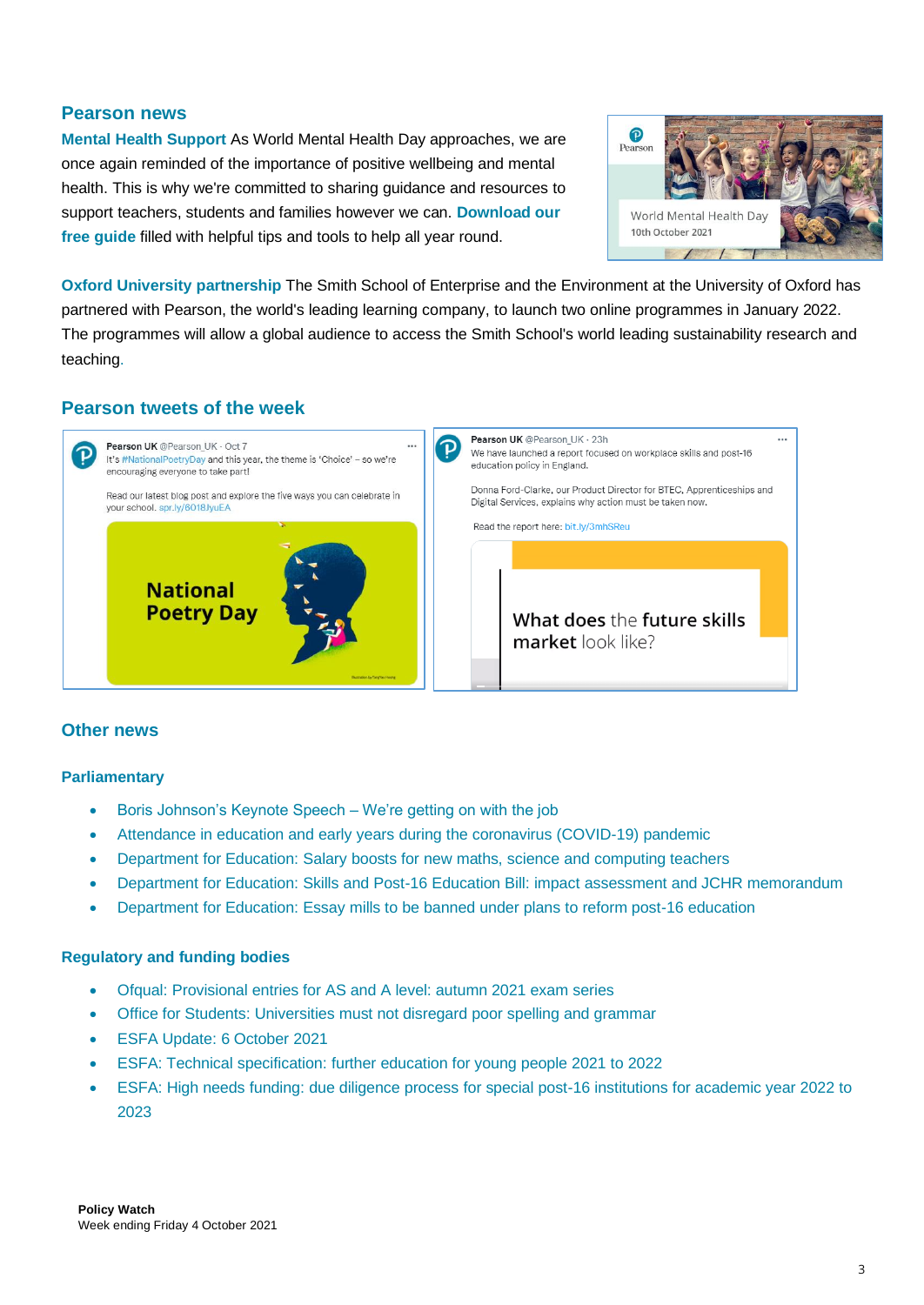#### **Schools**

- Institute for Fiscal Studies: The growing gap between state school and private school [spending](https://ifs.org.uk/publications/15672)
- AQA report shows [widespread](https://www.aqa.org.uk/news/aqa-report-shows-widespread-support-for-gcses-among-young-people) support for GCSEs among young people
- [EPI: New research project to consider the impact of Covid-19 on children's language, socio-emotional and](https://epi.org.uk/publications-and-research/pandemic-early-years/)  [educational outcomes](https://epi.org.uk/publications-and-research/pandemic-early-years/)
- EPI: [Education](https://epi.org.uk/comments/education-policy-institute-responds-to-the-pms-teacher-levelling-up-premium/) Policy Institute responds to the PM's teacher 'levelling up premium'
- Labour Party calls for urgent action on [ventilation](https://labour.org.uk/press/labour-calls-for-urgent-action-on-ventilation-as-new-data-shows-67-increase-in-children-out-of-school-due-to-covid/) as new data shows 67% increase in children out of school due to [Covid](https://labour.org.uk/press/labour-calls-for-urgent-action-on-ventilation-as-new-data-shows-67-increase-in-children-out-of-school-due-to-covid/)
- Labour Party: Kate Green [comments](https://labour.org.uk/press/kate-green-comments-on-premium-for-maths-and-science-teachers/) on premium for maths and science teachers
- Labour Party: Labour [responds](https://labour.org.uk/press/labour-responds-to-ifs-report-on-school-spending/) to IFS report on school spending
- National Education Union: Prime Minister's speech to [Conservative](https://neu.org.uk/press-releases/prime-ministers-speech-conservative-party-conference) Party Conference
- NAHT: NAHT [comments](https://www.naht.org.uk/News/Latest-comments/Press-room/ArtMID/558/ArticleID/1282/NAHT-comments-on-levelling-up-premium-maths-and-science-teachers) on 'levelling up premium' maths and science teachers
- NAHT: Paul Whiteman challenges [government](https://www.naht.org.uk/News/Latest-comments/Press-room/ArtMID/558/ArticleID/1286/Paul-Whiteman-challenges-government-to-%e2%80%98back-up-their-rhetoric-with-action%e2%80%99-as-he-welcomes-new-Education-Secretary-to-school-leaders%e2%80%99-conference) to 'back up their rhetoric with action' as he welcomes new Education Secretary to school leaders' [conference](https://www.naht.org.uk/News/Latest-comments/Press-room/ArtMID/558/ArticleID/1286/Paul-Whiteman-challenges-government-to-%e2%80%98back-up-their-rhetoric-with-action%e2%80%99-as-he-welcomes-new-Education-Secretary-to-school-leaders%e2%80%99-conference)

# **Further Education & Skills**

- [Association of Colleges: Plans for 2022 summer exams announced -](https://www.aoc.co.uk/news/plans-2022-summer-exams-announced-aoc-responds) AoC responds
- [The Institute for Apprenticeships and Technical Education: Full steam ahead for the fourth wave of T Levels](https://www.instituteforapprenticeships.org/about/newshub/news-events/full-steam-ahead-for-the-fourth-wave-of-t-levels/)
- [Department for Education: Apprenticeships and traineeships: October 2021](https://www.gov.uk/government/statistics/apprenticeships-and-traineeships-october-2021)
- [Department for Education: FE professional development grants pilot](https://www.gov.uk/government/publications/fe-professional-development-grants-pilot)
- [Health Foundation: Over a million more health and care staff needed in the next decade to meet growing](https://www.health.org.uk/news-and-comment/news/over-a-million-more-health-and-care-staff-needed-in-the-next-decade)  [demand for care](https://www.health.org.uk/news-and-comment/news/over-a-million-more-health-and-care-staff-needed-in-the-next-decade)
- [Lifelong Education Commission calls for 'Whole-system reform' of Adult Learning](https://www.lifelongeducation.uk/post/press-release-lifelong-education-commission-calls-for-whole-system-reform-of-adult-learning)

# **Higher Education**

- Institute for Fiscal Studies: Gender differences in subject choice leads to gender pay gap immediately after [graduation](https://ifs.org.uk/publications/15657)
- Higher Education Policy Institute: HEPI announces the next stage in its [development](https://www.hepi.ac.uk/2021/10/01/hepi-announces-the-next-stage-in-its-development/)
- Higher [Education](https://www.hepi.ac.uk/2021/10/08/18099/) Policy Institute: The state of higher education at the start of the 2021 academic year
- MillionPlus: [Re-balancing](https://www.millionplus.ac.uk/news/press-releases/re-balancing-rd-budget-vital-to-levelling-up-says-millionplus) R&D budget vital to levelling up, says MillionPlus
- QAA: [Proposed](https://www.qaa.ac.uk/news-events/news/proposed-ban-on-essay-mills-in-england-a-welcome-move-in-tackling-contract-cheating) ban on essay mills in England a welcome move in tackling contract cheating
- QAA: QAA shares learning from degree [apprenticeships](https://www.qaa.ac.uk/news-events/news/qaa-shares-learning-from-degree-apprenticeships-review-in-wales) review in Wales

# **Scotland**

- **[Scottish Government: Education recovery](https://www.gov.scot/news/education-recovery/)**
- [Scottish Government: Pledge on children's rights](https://www.gov.scot/news/pledge-on-childrens-rights/)

#### **Wales**

- [Welsh Government: New jobs programme to create life changing opportunities for 16-18 year olds in Wales](https://gov.wales/new-jobs-programme-create-life-changing-opportunities-16-18-year-olds-wales)
- [Welsh Government: Roll-out of COVID vaccination for 12 to 15-year-olds gathers pace in Wales](https://gov.wales/roll-out-covid-vaccination-12-15-year-olds-gathers-pace-wales)